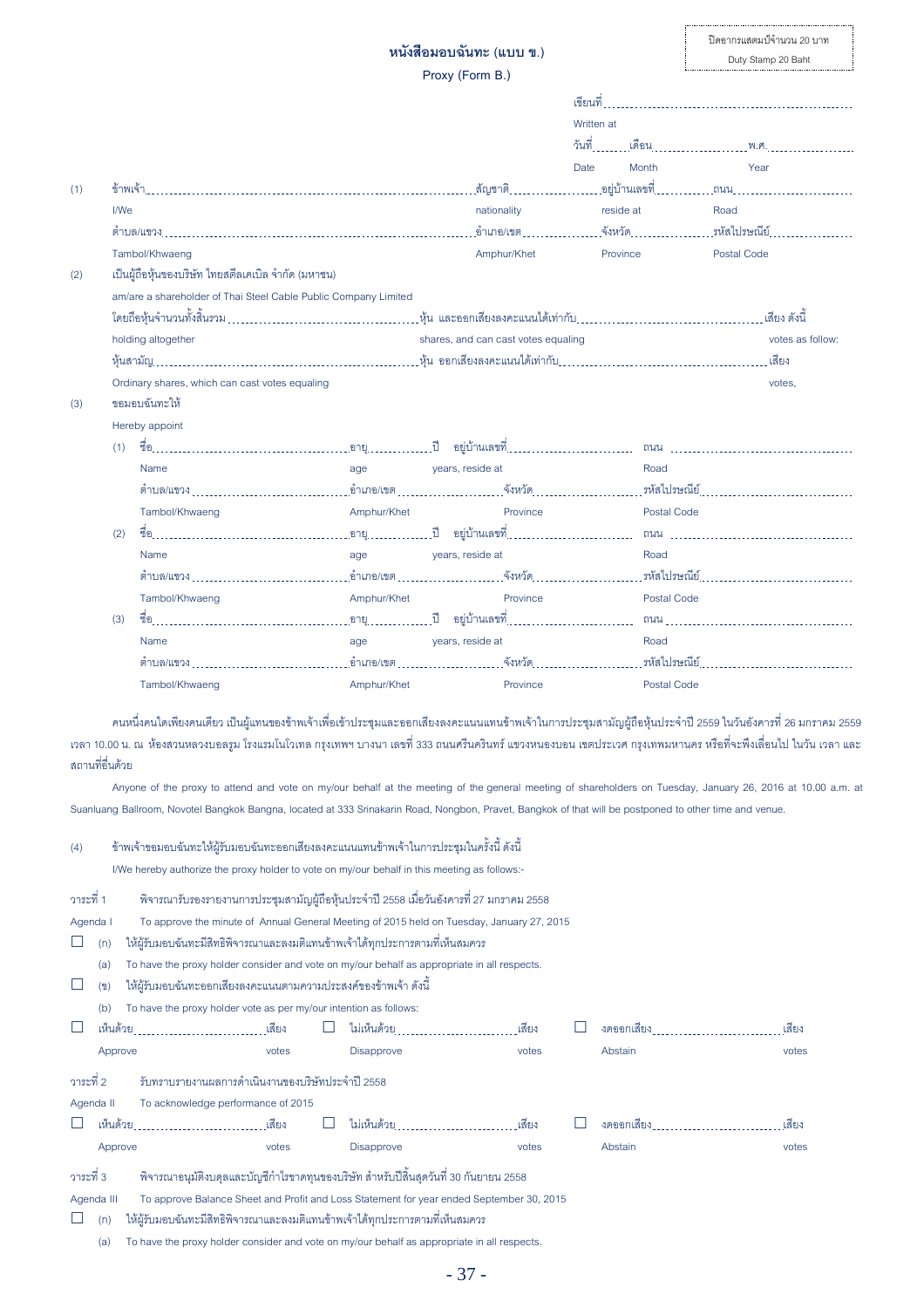|           | (2)                       | ให้ผู้รับมอบฉันทะออกเสียงลงคะแนนตามความประสงค์ของข้าพเจ้า ดังนี้  |       |        |                                                                                                            |       |  |                                 |        |  |  |  |
|-----------|---------------------------|-------------------------------------------------------------------|-------|--------|------------------------------------------------------------------------------------------------------------|-------|--|---------------------------------|--------|--|--|--|
|           | (b)                       | To have the proxy holder vote as per my/our intention as follows: |       |        |                                                                                                            |       |  |                                 |        |  |  |  |
|           |                           |                                                                   |       | ப      |                                                                                                            |       |  | งดออกเสียง พระบาท พระบาท พระบาท | ้เสียง |  |  |  |
|           | Approve                   |                                                                   | votes |        | Disapprove                                                                                                 | votes |  | Abstain                         | votes  |  |  |  |
| วาระที่ 4 |                           |                                                                   |       |        | พิจารณาอนุมัติการจัดสรรกำไรสุทธิเป็นทุนสำรองตามกฎหมาย และการจ่ายเงินปันผลประจำปี 2558                      |       |  |                                 |        |  |  |  |
|           | Agenda IV                 |                                                                   |       |        | To approve the legal reserve and dividend payment for year 2015                                            |       |  |                                 |        |  |  |  |
|           |                           |                                                                   |       |        |                                                                                                            |       |  |                                 |        |  |  |  |
|           | (n)                       |                                                                   |       |        | ให้ผู้รับมอบฉันทะมีสิทธิพิจารณาและลงมติแทนข้าพเจ้าได้ทุกประการตามที่เห็นสมควร                              |       |  |                                 |        |  |  |  |
|           | (a)                       |                                                                   |       |        | To have the proxy holder consider and vote on my/our behalf as appropriate in all respects.                |       |  |                                 |        |  |  |  |
| ⊔         | (2)                       | ให้ผู้รับมอบฉันทะออกเสียงลงคะแนนตามความประสงค์ของข้าพเจ้า ดังนี้  |       |        |                                                                                                            |       |  |                                 |        |  |  |  |
|           | (b)                       | To have the proxy holder vote as per my/our intention as follows: |       |        |                                                                                                            |       |  |                                 |        |  |  |  |
|           |                           |                                                                   |       | $\Box$ |                                                                                                            |       |  |                                 | ้เสียง |  |  |  |
|           | Approve                   |                                                                   | votes |        | Disapprove                                                                                                 | votes |  | Abstain                         | votes  |  |  |  |
| วาระที่ 5 |                           |                                                                   |       |        | พิจารณาอนุมัติการเลือกตั้งกรรมการแทนกรรมการที่ครบกำหนดออกจากตำแหน่งตามวาระ และแต่งตั้งกรรมการใหม่เพิ่มเติม |       |  |                                 |        |  |  |  |
|           | Agenda V                  |                                                                   |       |        | To approve the replacement of Directors to vacate and addition of a new director                           |       |  |                                 |        |  |  |  |
| $\Box$    | (n)                       |                                                                   |       |        | ให้ผู้รับมอบฉันทะมีสิทธิพิจารณาและลงมติแทนข้าพเจ้าได้ทุกประการตามที่เห็นสมควร                              |       |  |                                 |        |  |  |  |
|           | (a)                       |                                                                   |       |        | To have the proxy holder consider and vote on my/our behalf as appropriate in all respects.                |       |  |                                 |        |  |  |  |
| $\Box$    | (2)                       | ให้ผู้รับมอบฉันทะออกเสียงลงคะแนนตามความประสงค์ของข้าพเจ้า ดังนี้  |       |        |                                                                                                            |       |  |                                 |        |  |  |  |
|           | (b)                       | To have the proxy holder vote as per my/our intention as follows: |       |        |                                                                                                            |       |  |                                 |        |  |  |  |
|           | $\Box$                    | การแต่งตั้งกรรมการทั้งชุด / Appointment of all directors          |       |        |                                                                                                            |       |  |                                 |        |  |  |  |
|           | $\Box$                    | เห็นด้วย : เสียง                                                  |       |        | ไม่เห็นด้วย                                                                                                | เสียง |  | งดออกเสียง พระบาท พระบาท พระบาท | เสียง  |  |  |  |
|           |                           | Approve                                                           | votes |        | Disapprove                                                                                                 | votes |  | Abstain                         | votes  |  |  |  |
|           | $\mathbf{L}$              | การแต่งตั้งกรรมการเป็นรายบุคคล / Appointment of certain directors |       |        |                                                                                                            |       |  |                                 |        |  |  |  |
|           |                           | 1. นายทวีฉัตร จุฬางกูร                                            |       |        |                                                                                                            |       |  |                                 |        |  |  |  |
|           | Mr. Thaveechat Jurangkool |                                                                   |       |        |                                                                                                            |       |  |                                 |        |  |  |  |
|           | ⊔                         | ้เห็นด้วย <u>. เ</u> สียง                                         |       |        | ไม่เห็นด้วย                                                                                                | เสียง |  |                                 | เสียง  |  |  |  |
|           |                           | Approve                                                           | votes |        | <b>Disapprove</b>                                                                                          | votes |  | Abstain                         | votes  |  |  |  |
|           |                           | 2. นายกรกฤช จุฬางกูร                                              |       |        |                                                                                                            |       |  |                                 |        |  |  |  |
|           |                           | Mr. Kornkrit Jurangkool                                           |       |        |                                                                                                            |       |  |                                 |        |  |  |  |
|           |                           |                                                                   |       |        | ไม่เห็นด้วย                                                                                                | เสียง |  |                                 | เสียง  |  |  |  |
|           |                           | Approve                                                           | votes |        | Disapprove                                                                                                 | votes |  | Abstain                         | votes  |  |  |  |
|           |                           | 3. นายอภินันท์ ณ ระนอง                                            |       |        |                                                                                                            |       |  |                                 |        |  |  |  |
|           |                           | Mr. Apinan Na Ranong                                              |       |        |                                                                                                            |       |  |                                 |        |  |  |  |
|           |                           | เห็นด้วย จาก จาก จาก จ                                            | เสียง |        | ไม่เห็นด้วย 2010 การเลือก                                                                                  | เสียง |  | งดออกเสียง                      | เสียง  |  |  |  |
|           |                           | Approve                                                           | votes |        | Disapprove                                                                                                 | votes |  | Abstain                         | votes  |  |  |  |
|           |                           | 4. นายวีรวัฒน์ ขอไพบูลย์                                          |       |        |                                                                                                            |       |  |                                 |        |  |  |  |
|           |                           | Mr. Veerawat Korphaibool                                          |       |        |                                                                                                            |       |  |                                 |        |  |  |  |
|           |                           | เห็นด้วย 2010 การเลือ                                             | เสียง |        | ไม่เห็นด้วย จาก จาก จาก จาก จาก จ                                                                          | เสียง |  | งดออกเสียง                      | เสียง  |  |  |  |
|           |                           |                                                                   |       |        |                                                                                                            |       |  |                                 |        |  |  |  |
|           |                           | Approve                                                           | votes |        | Disapprove                                                                                                 | votes |  | Abstain                         | votes  |  |  |  |
| วาระที่ 6 |                           |                                                                   |       |        | พิจารณาอนุมัติค่าตอบแทนกรรมการ และกรรมการชุดย่อยประจำปี 2559                                               |       |  |                                 |        |  |  |  |
|           | Agenda VI                 |                                                                   |       |        | To approve the remuneration of Directors and Sub-committee for year 2016                                   |       |  |                                 |        |  |  |  |
|           | (n)                       |                                                                   |       |        | ให้ผู้รับมอบฉันทะมีสิทธิพิจารณาและลงมติแทนข้าพเจ้าได้ทุกประการตามที่เห็นสมควร                              |       |  |                                 |        |  |  |  |
|           | (a)                       |                                                                   |       |        | To have the proxy holder consider and vote on my/our behalf as appropriate in all respects.                |       |  |                                 |        |  |  |  |
| H         | (2)                       | ให้ผู้รับมอบฉันทะออกเสียงลงคะแนนตามความประสงค์ของข้าพเจ้า ดังนี้  |       |        |                                                                                                            |       |  |                                 |        |  |  |  |
|           | (b)                       | To have the proxy holder vote as per my/our intention as follows: |       |        |                                                                                                            |       |  |                                 |        |  |  |  |
|           |                           |                                                                   |       |        | ไม่เห็นด้วย                                                                                                | เสียง |  |                                 | เสียง  |  |  |  |
|           | Approve                   |                                                                   | votes |        | Disapprove                                                                                                 | votes |  | Abstain                         | votes  |  |  |  |
|           |                           |                                                                   |       |        |                                                                                                            |       |  |                                 |        |  |  |  |
| วาระที่ 7 |                           |                                                                   |       |        | พิจารณาอนุมัติแต่งตั้งผู้สอบบัญชีและกำหนดค่าตอบแทนประจำปี 2559                                             |       |  |                                 |        |  |  |  |
|           | Agenda VII                | To approve auditor appointment and audit fee of 2016              |       |        |                                                                                                            |       |  |                                 |        |  |  |  |
| $\Box$    | (n)                       |                                                                   |       |        | ให้ผู้รับมอบฉันทะมีสิทธิพิจารณาและลงมติแทนข้าพเจ้าได้ทุกประการตามที่เห็นสมควร                              |       |  |                                 |        |  |  |  |
|           | (a)                       |                                                                   |       |        | To have the proxy holder consider and vote on my/our behalf as appropriate in all respects.                |       |  |                                 |        |  |  |  |
|           | (2)                       | ให้ผู้รับมอบฉันทะออกเสียงลงคะแนนตามความประสงค์ของข้าพเจ้า ดังนี้  |       |        |                                                                                                            |       |  |                                 |        |  |  |  |
|           | (b)                       | To have the proxy holder vote as per my/our intention as follows: |       |        |                                                                                                            |       |  |                                 |        |  |  |  |
|           |                           | เห็นด้วย                                                          | เสียง |        | ไม่เห็นด้วย จาก จาก จาก จาก จาก จ                                                                          | เสียง |  | งดออกเสียง พระบาท พระบาท พระบาท | เสียง  |  |  |  |
|           | Approve                   |                                                                   | votes |        | Disapprove                                                                                                 | votes |  | Abstain                         | votes  |  |  |  |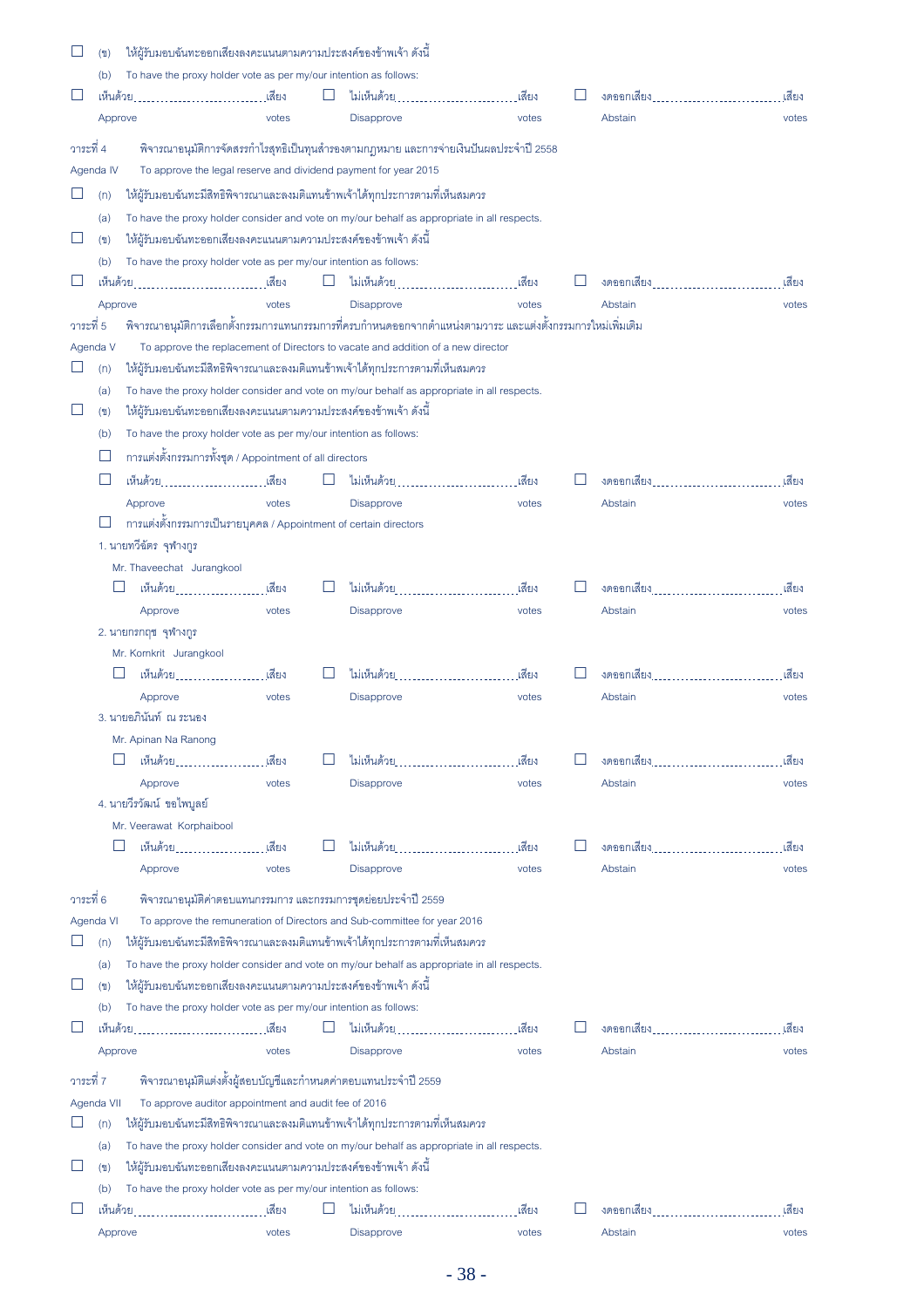| วาระที่ 8 | พิจารณาเรื่องอื่น ๆ (ถ้ามี) |  |
|-----------|-----------------------------|--|
|           |                             |  |

Agenda VIII To consider others (if any)

- $\Box$  $(n)$ ให้ผู้รับมอบฉันทะมีสิทธิพิจารณาและลงมติแทนข้าพเจ้าได้ทุกประการตามที่เห็นสมควร
- To have the proxy holder consider and vote on my/our behalf as appropriate in all respects.  $(a)$
- $\Box$ ให้ผู้รับมอบฉันทะออกเสียงลงคะแนนตามความประสงค์ของข้าพเจ้า ดังนี้  $(91)$
- To have the proxy holder vote as per my/our intention as follows:  $(b)$

on my/our behalf as he/she deems appropriate in all respects.

| _ | ים א |  | 66 Y EJ Y |  |  |
|---|------|--|-----------|--|--|
|   |      |  |           |  |  |

่ การลงคะแนนเสียงของผ้รับมอบฉันทะในวาระใดที่ไม่เป็นไปตามที่ระบไว้ในหนังสือมอบฉันทะนี้ ให้ถือว่าการลงคะแนนเสียงน้นไม่เกกต้องและไม่ไช่เป็นการลงคะแนนเสียงของข้าพเจ้า  $(5)$ ในจานะผ้ถือห้น

The proxy holder's vote in any agenda, which is not in accordance with my/our intention as specified in this Proxy, shall be deemed invalid and shall not be treated as my/our, as shareholder.

ในกรณีที่ข้าพเจ้าไม่ได้ระบความประสงค์ในการออกเสียงลงคะแนนในวาระใดไว้หรือระบไว้ไม่ขัดเจนหรือในกรณีที่ที่ประชมมีการพิจารณาหรือลงมติในเรื่องใดนอกเหนือจากเรื่องที่ระบ  $(6)$ ไว้ข้างต้น รวมถึงกรณีมีการแก้ไขเปลี่ยนแปลงหรือเพิ่มเติมข้อเท็จจริงประการใด ให้ผู้รับมอบฉันทะมีสิทธิพิจารณาและลงมติแทนข้าพเจ้าได้ทุกประการตามเห็นสมควร In case that I/we have not specified my/our voting intention in any agenda or not clearly specified or in case the meeting considers or passes resolutions in any matters other than those specified above, including in case there is any amendment of addition of any fact, the proxy holder shall have the right to consider and vote

้กิจการใดที่ผู้รับมอบฉันทะได้กระทำไปในการประชุมนั้น ให้ถือเสมือนว่าข้าพเจ้าได้กระทำเองทุกประการ Any business carried out by the proxy in the said meeting shall be deemed as having been carried out by myself/ourselves.

> $\overline{1}$  (

### หมายเหตุ / Remark:

1. ผู้ถือหุ้นที่มอบจันทะ จะต้องมอบจันทะให้ผู้รับมอบจันทะเพียงรายเดียวเป็นผู้เข้าประชุมและออกเสียงลงคะแนน ไม่สามารถแบ่งแยกจำนวนหุ้นให้ผู้รับมอบจันทะหลายคนเพื่อแยกการ ลงคะแนนเสียงได้

The shareholder appointing the proxy must authorize only one proxy to attend and vote at the meeting and may not split the number of shares to several proxies for splitting votes.

่ 2. วาระเลือกตั้งกรรมการสามารถเลือกตั้งกรรมการทั้งชุดหรือเลือกตั้งกรรมการเป็นรายบุคคล

For Agenda appointing directors, the whole Board of Directors or certain directors can be appointed.

3. ในกรณีที่มีวาระที่จะพิจารณาในการประชุมมากกว่าวาระที่ระบุไว้ข้างต้น ผู้รับมอบฉันทะสามารถระบุเพิ่มเติมได้ในใบประจำต่อแบบหนังสือมอบฉันทะตามแบบหนังสือมอบฉันทะแบบ ข. ตามแบบ

If there is any agenda to be considered in the meeting other than to those specified above, the attached supplement to Proxy form B. shall be used.